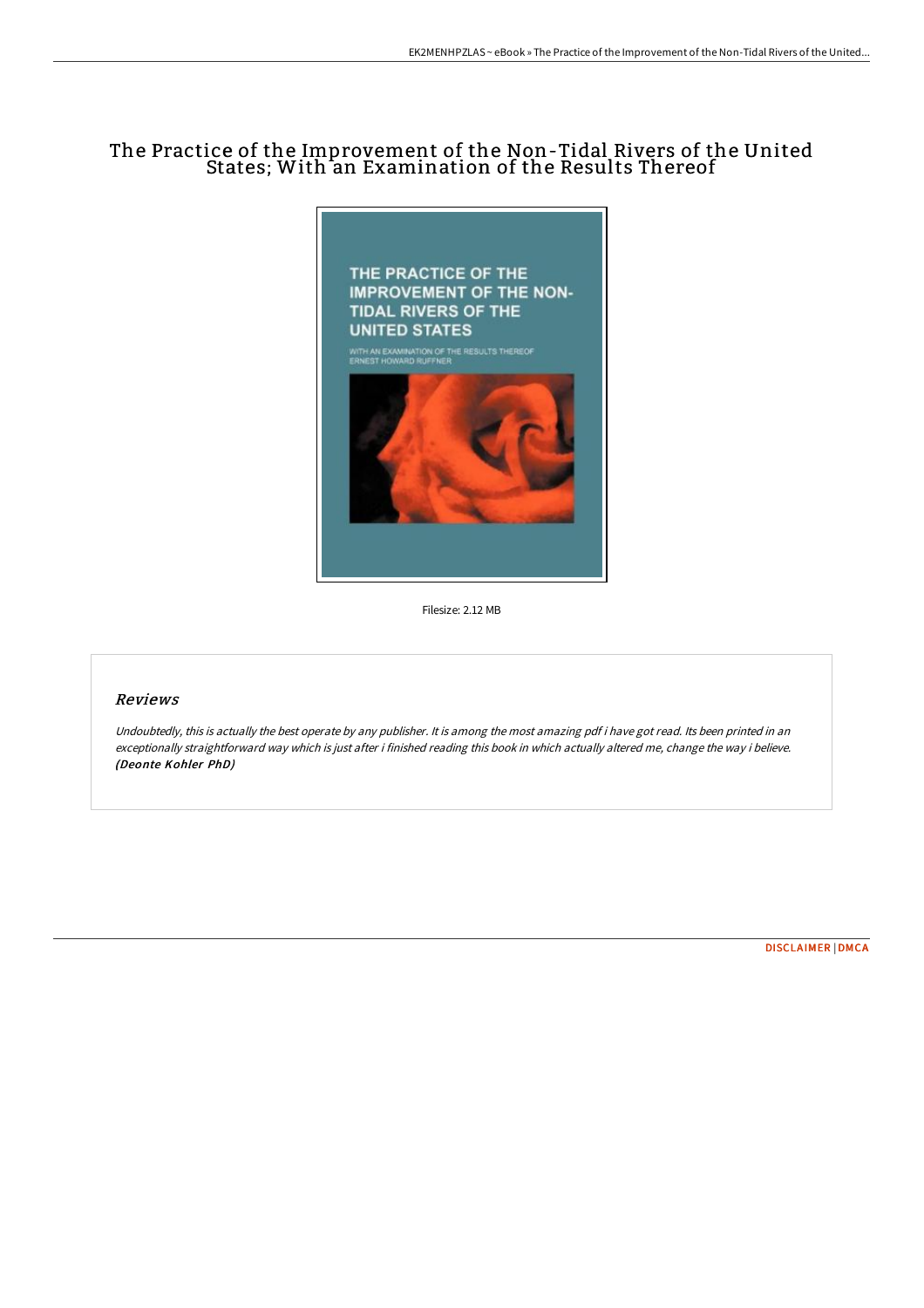### THE PRACTICE OF THE IMPROVEMENT OF THE NON-TIDAL RIVERS OF THE UNITED STATES; WITH AN EXAMINATION OF THE RESULTS THEREOF



To download The Practice of the Improvement of the Non-Tidal Rivers of the United States; With an Examination of the Results Thereof eBook, you should access the link listed below and save the file or have accessibility to additional information which might be in conjuction with THE PRACTICE OF THE IMPROVEMENT OF THE NON-TIDAL RIVERS OF THE UNITED STATES; WITH AN EXAMINATION OF THE RESULTS THEREOF book.

Rarebooksclub.com, United States, 2012. Paperback. Book Condition: New. 246 x 189 mm. Language: English . Brand New Book \*\*\*\*\* Print on Demand \*\*\*\*\*.This historic book may have numerous typos and missing text. Purchasers can download a free scanned copy of the original book (without typos) from the publisher. Not indexed. Not illustrated. 1886 Excerpt: .and the action of Congress. In this brief outline we have only the sketch of the work involved. When the sites were selected, and a plan of construction drawn up, the whole engineering features came to be discussed and adopted or modified by a board of four engineer officers, so that considerations of every kind arise in succession. Capt. Allen selected sites for seven dams, which are given in the following table, and estimating the cost of this series at \$336,458.60, recommended that an experimental dam be built at Lake Winnibigoshish. The cost of maintenance and repairs for ten years after completion was placed at \$10,000 per annum, and \$7,840 per annum for the cost of operating: RESERVOIRS ON THE UPPER MISSISSIPPI. The examinations of the Saint Croix and Chippewa Rivers begun that year, were not finished and reported upon until the following year, when these and the Wisconsin River were discussed. As no construction has as yet begun upon these streams, they will not be here included. 5 But the general conclusion was drawn that if the whole system as worked out was considered collecting the various items of discharge, we find that we can control from the proposed reservoirs at the sources of the Mississippi sufficient water to insure a steady flow of at least 12,200 cubic feet per second past Saint Paul for 100 days, and from the Saint Croix 6,000, for the same period. Congress having appropriated \$75,000 on June 14th, 1880,...

<sup>@</sup> Read The Practice of the [Improvement](http://techno-pub.tech/the-practice-of-the-improvement-of-the-non-tidal.html) of the Non-Tidal Rivers of the United States; With an Examination of the Results Thereof Online

Download PDF The Practice of the [Improvement](http://techno-pub.tech/the-practice-of-the-improvement-of-the-non-tidal.html) of the Non-Tidal Rivers of the United States; With an Examination of the Results Thereof